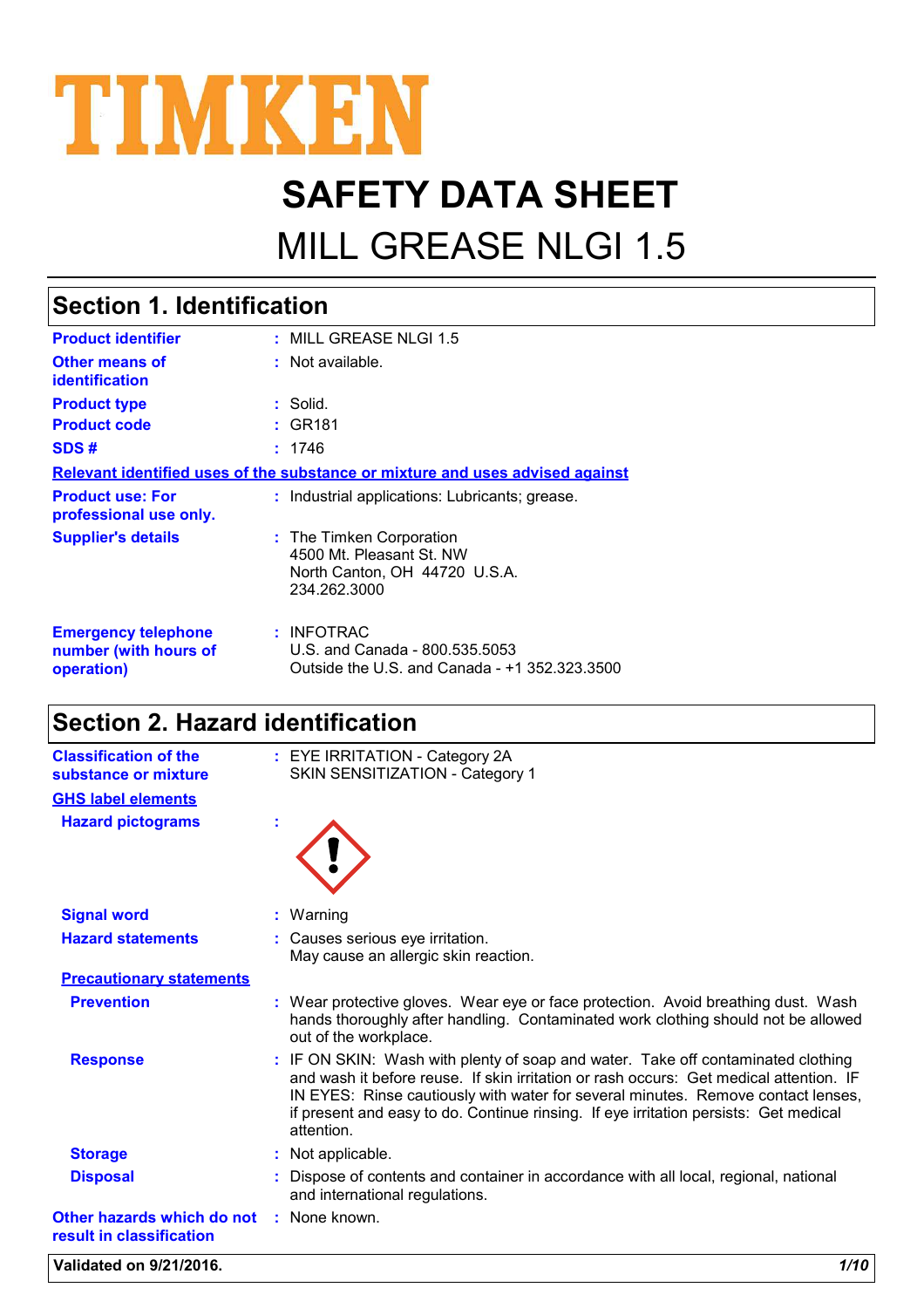## **Section 2. Hazard identification**

### **Section 3. Composition/information on ingredients**

### **Substance/mixture**

**:** Mixture

**Other means of identification**

**:** Not available.

**CAS number/other identifiers**

| <b>Ingredient name</b>                                    | $\%$ (w/w) | <b>CAS number</b> |
|-----------------------------------------------------------|------------|-------------------|
| Distillates (petroleum), solvent-dewaxed heavy paraffinic | 40-70      | 64742-65-0        |
| Benzenesulfonic acid, C10-16-alkyl derivs.                | $1 - 5$    | 68584-22-5        |
| Sulfonic acids, petroleum, calcium salts                  | $1 - 5$    | 61789-86-4        |
| diboron calcium tetraoxide                                | $1 - 5$    | 13701-64-9        |
| calcium dodecylbenzenesulphonate                          | $1 - 5$    | 26264-06-2        |

**There are no additional ingredients present which, within the current knowledge of the supplier and in the concentrations applicable, are classified as hazardous to health or the environment and hence require reporting in this section.**

**Occupational exposure limits, if available, are listed in Section 8.**

### **Section 4. First-aid measures**

#### **Description of necessary first aid measures**

| <b>Eye contact</b>                                 | : Immediately flush eyes with plenty of water, occasionally lifting the upper and lower<br>eyelids. Check for and remove any contact lenses. Continue to rinse for at least 10<br>minutes. Get medical attention.                                                                                                                                                                                                                                                                                                                                                                                                                                                                                                                                                                                                            |
|----------------------------------------------------|------------------------------------------------------------------------------------------------------------------------------------------------------------------------------------------------------------------------------------------------------------------------------------------------------------------------------------------------------------------------------------------------------------------------------------------------------------------------------------------------------------------------------------------------------------------------------------------------------------------------------------------------------------------------------------------------------------------------------------------------------------------------------------------------------------------------------|
| <b>Inhalation</b>                                  | Remove victim to fresh air and keep at rest in a position comfortable for breathing.<br>If not breathing, if breathing is irregular or if respiratory arrest occurs, provide<br>artificial respiration or oxygen by trained personnel. It may be dangerous to the<br>person providing aid to give mouth-to-mouth resuscitation. Get medical attention if<br>adverse health effects persist or are severe. If unconscious, place in recovery<br>position and get medical attention immediately. Maintain an open airway. Loosen<br>tight clothing such as a collar, tie, belt or waistband.                                                                                                                                                                                                                                   |
| <b>Skin contact</b>                                | : Wash with plenty of soap and water. Remove contaminated clothing and shoes.<br>Wash contaminated clothing thoroughly with water before removing it, or wear<br>gloves. Continue to rinse for at least 10 minutes. Get medical attention. In the<br>event of any complaints or symptoms, avoid further exposure. Wash clothing<br>before reuse. Clean shoes thoroughly before reuse.                                                                                                                                                                                                                                                                                                                                                                                                                                        |
| <b>Ingestion</b>                                   | : Wash out mouth with water. Remove dentures if any. Remove victim to fresh air<br>and keep at rest in a position comfortable for breathing. If material has been<br>swallowed and the exposed person is conscious, give small quantities of water to<br>drink. Stop if the exposed person feels sick as vomiting may be dangerous. Do not<br>induce vomiting unless directed to do so by medical personnel. If vomiting occurs,<br>the head should be kept low so that vomit does not enter the lungs. Get medical<br>attention if adverse health effects persist or are severe. Never give anything by<br>mouth to an unconscious person. If unconscious, place in recovery position and get<br>medical attention immediately. Maintain an open airway. Loosen tight clothing such<br>as a collar, tie, belt or waistband. |
| Most important symptoms/effects, acute and delayed |                                                                                                                                                                                                                                                                                                                                                                                                                                                                                                                                                                                                                                                                                                                                                                                                                              |
| <b>Potential acute health effects</b>              |                                                                                                                                                                                                                                                                                                                                                                                                                                                                                                                                                                                                                                                                                                                                                                                                                              |
| <b>Eye contact</b>                                 | : Causes serious eye irritation.                                                                                                                                                                                                                                                                                                                                                                                                                                                                                                                                                                                                                                                                                                                                                                                             |
| <b>Inhalation</b>                                  | : No known significant effects or critical hazards.                                                                                                                                                                                                                                                                                                                                                                                                                                                                                                                                                                                                                                                                                                                                                                          |
| <b>Skin contact</b>                                | May cause an allergic skin reaction.                                                                                                                                                                                                                                                                                                                                                                                                                                                                                                                                                                                                                                                                                                                                                                                         |
| <b>Ingestion</b>                                   | : No known significant effects or critical hazards.                                                                                                                                                                                                                                                                                                                                                                                                                                                                                                                                                                                                                                                                                                                                                                          |

**Over-exposure signs/symptoms**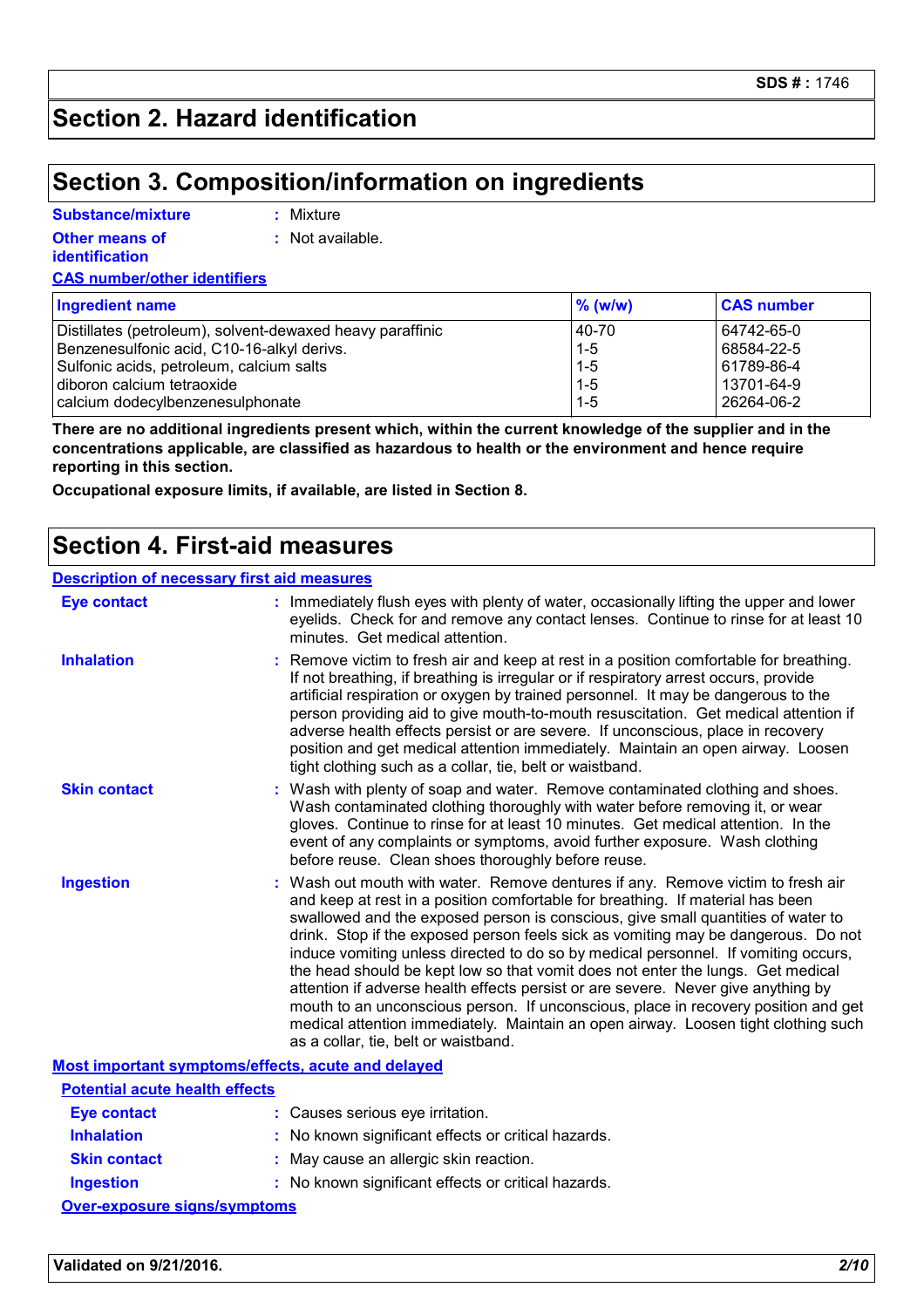## **Section 4. First-aid measures**

| : Adverse symptoms may include the following:<br>pain or irritation<br>watering<br>redness<br>: No specific data.<br>: Adverse symptoms may include the following:<br>irritation<br>redness                                                                              |
|--------------------------------------------------------------------------------------------------------------------------------------------------------------------------------------------------------------------------------------------------------------------------|
|                                                                                                                                                                                                                                                                          |
|                                                                                                                                                                                                                                                                          |
|                                                                                                                                                                                                                                                                          |
| : No specific data.                                                                                                                                                                                                                                                      |
| Indication of immediate medical attention and special treatment needed, if necessary                                                                                                                                                                                     |
| : Treat symptomatically. Contact poison treatment specialist immediately if large<br>quantities have been ingested or inhaled.                                                                                                                                           |
| : No specific treatment.                                                                                                                                                                                                                                                 |
| : No action shall be taken involving any personal risk or without suitable training. It<br>may be dangerous to the person providing aid to give mouth-to-mouth resuscitation.<br>Wash contaminated clothing thoroughly with water before removing it, or wear<br>gloves. |
|                                                                                                                                                                                                                                                                          |

**See toxicological information (Section 11)**

## **Section 5. Fire-fighting measures**

| <b>Extinguishing media</b>                               |                                                                                                                                                                                                     |
|----------------------------------------------------------|-----------------------------------------------------------------------------------------------------------------------------------------------------------------------------------------------------|
| <b>Suitable extinguishing</b><br>media                   | : Use an extinguishing agent suitable for the surrounding fire.                                                                                                                                     |
| <b>Unsuitable extinguishing</b><br>media                 | : None known.                                                                                                                                                                                       |
| <b>Specific hazards arising</b><br>from the chemical     | : No specific fire or explosion hazard.                                                                                                                                                             |
| <b>Hazardous thermal</b><br>decomposition products       | : Decomposition products may include the following materials:<br>carbon dioxide<br>carbon monoxide<br>sulfur oxides<br>metal oxide/oxides                                                           |
| <b>Special protective actions</b><br>for fire-fighters   | : Promptly isolate the scene by removing all persons from the vicinity of the incident if<br>there is a fire. No action shall be taken involving any personal risk or without<br>suitable training. |
| <b>Special protective</b><br>equipment for fire-fighters | : Fire-fighters should wear appropriate protective equipment and self-contained<br>breathing apparatus (SCBA) with a full face-piece operated in positive pressure<br>mode.                         |

## **Section 6. Accidental release measures**

|                                                              | Personal precautions, protective equipment and emergency procedures                                                                                                                                                                                                                                                                                                               |  |
|--------------------------------------------------------------|-----------------------------------------------------------------------------------------------------------------------------------------------------------------------------------------------------------------------------------------------------------------------------------------------------------------------------------------------------------------------------------|--|
| For non-emergency<br>personnel                               | : No action shall be taken involving any personal risk or without suitable training.<br>Evacuate surrounding areas. Keep unnecessary and unprotected personnel from<br>entering. Do not touch or walk through spilled material. Provide adequate<br>ventilation. Wear appropriate respirator when ventilation is inadequate. Put on<br>appropriate personal protective equipment. |  |
|                                                              | For emergency responders : If specialized clothing is required to deal with the spillage, take note of any<br>information in Section 8 on suitable and unsuitable materials. See also the<br>information in "For non-emergency personnel".                                                                                                                                        |  |
| <b>Environmental precautions</b>                             | : Avoid dispersal of spilled material and runoff and contact with soil, waterways,<br>drains and sewers. Inform the relevant authorities if the product has caused<br>environmental pollution (sewers, waterways, soil or air).                                                                                                                                                   |  |
| <b>Methods and materials for containment and cleaning up</b> |                                                                                                                                                                                                                                                                                                                                                                                   |  |
| Validated on 9/21/2016.                                      |                                                                                                                                                                                                                                                                                                                                                                                   |  |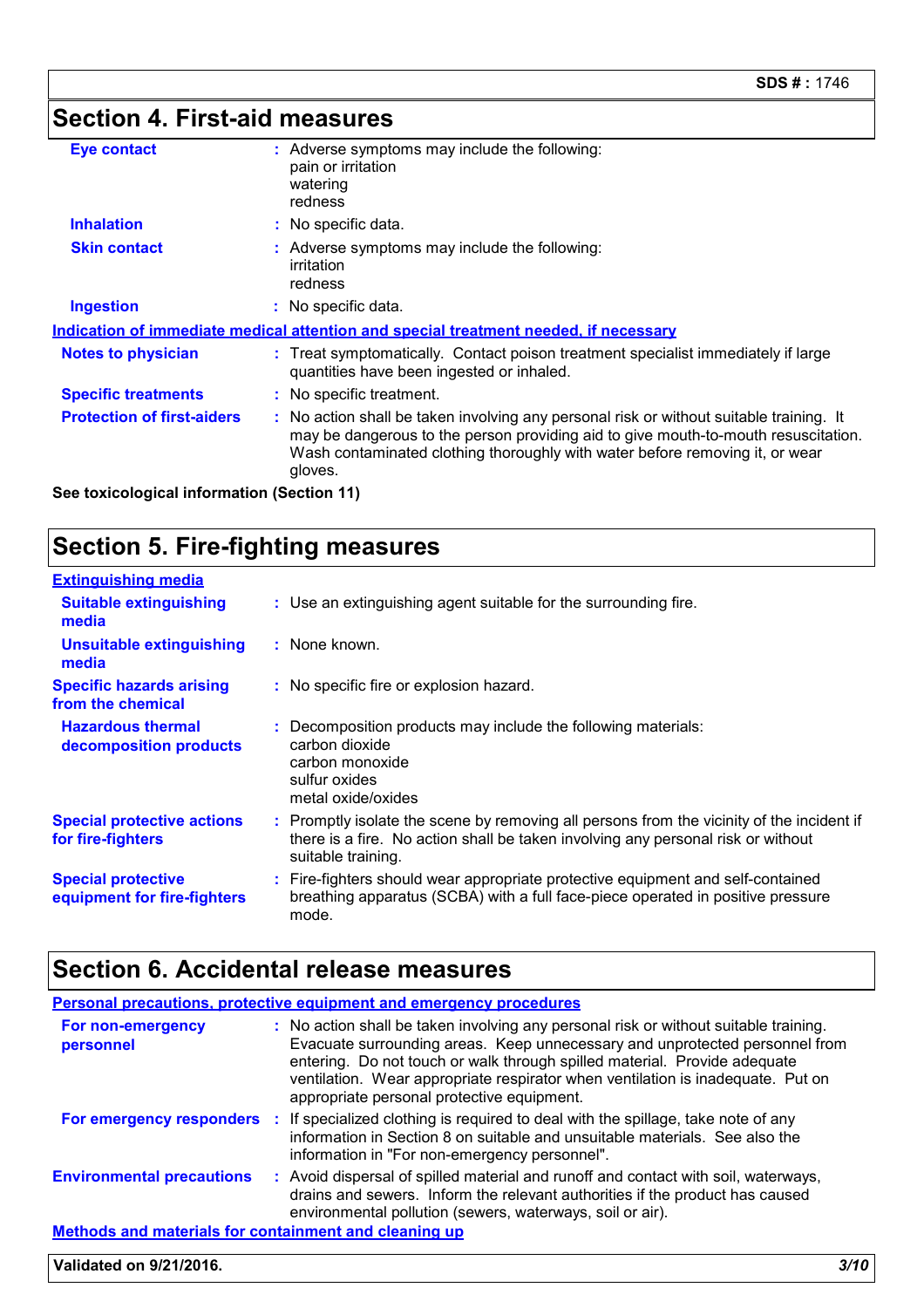## **Section 6. Accidental release measures**

| <b>Small spill</b> | : Move containers from spill area. Avoid dust generation. Using a vacuum with<br>HEPA filter will reduce dust dispersal. Place spilled material in a designated,<br>labeled waste container. Dispose of via a licensed waste disposal contractor.                                                                                                                                                                                                  |
|--------------------|----------------------------------------------------------------------------------------------------------------------------------------------------------------------------------------------------------------------------------------------------------------------------------------------------------------------------------------------------------------------------------------------------------------------------------------------------|
| <b>Large spill</b> | : Move containers from spill area. Approach release from upwind. Prevent entry into<br>sewers, water courses, basements or confined areas. Avoid dust generation. Do<br>not dry sweep. Vacuum dust with equipment fitted with a HEPA filter and place in a<br>closed, labeled waste container. Dispose of via a licensed waste disposal<br>contractor. Note: see Section 1 for emergency contact information and Section 13<br>for waste disposal. |

## **Section 7. Handling and storage**

| <b>Precautions for safe handling</b>                                      |                                                                                                                                                                                                                                                                                                                                                                                                                                                                                                               |
|---------------------------------------------------------------------------|---------------------------------------------------------------------------------------------------------------------------------------------------------------------------------------------------------------------------------------------------------------------------------------------------------------------------------------------------------------------------------------------------------------------------------------------------------------------------------------------------------------|
| <b>Protective measures</b>                                                | : Put on appropriate personal protective equipment (see Section 8). Persons with a<br>history of skin sensitization problems should not be employed in any process in<br>which this product is used. Do not get in eyes or on skin or clothing. Do not ingest.<br>Keep in the original container or an approved alternative made from a compatible<br>material, kept tightly closed when not in use. Empty containers retain product<br>residue and can be hazardous. Do not reuse container.                 |
| <b>Advice on general</b><br>occupational hygiene                          | : Eating, drinking and smoking should be prohibited in areas where this material is<br>handled, stored and processed. Workers should wash hands and face before<br>eating, drinking and smoking. Remove contaminated clothing and protective<br>equipment before entering eating areas. See also Section 8 for additional<br>information on hygiene measures.                                                                                                                                                 |
| <b>Conditions for safe storage,</b><br>including any<br>incompatibilities | : Store in accordance with local regulations. Store in original container protected<br>from direct sunlight in a dry, cool and well-ventilated area, away from incompatible<br>materials (see Section 10) and food and drink. Keep container tightly closed and<br>sealed until ready for use. Containers that have been opened must be carefully<br>resealed and kept upright to prevent leakage. Do not store in unlabeled containers.<br>Use appropriate containment to avoid environmental contamination. |

### **Section 8. Exposure controls/personal protection**

### **Control parameters**

### **Occupational exposure limits**

| <b>Ingredient name</b>                            |                                                           | <b>Exposure limits</b>                                                                                                                                                                                                                                                                                                                                                                                                                                       |  |
|---------------------------------------------------|-----------------------------------------------------------|--------------------------------------------------------------------------------------------------------------------------------------------------------------------------------------------------------------------------------------------------------------------------------------------------------------------------------------------------------------------------------------------------------------------------------------------------------------|--|
|                                                   | Distillates (petroleum), solvent-dewaxed heavy paraffinic | CA Alberta Provincial (Canada, 4/2009).<br>8 hrs OEL: 5 mg/m <sup>3</sup> 8 hours. Form: Mist<br>15 min OEL: 10 mg/m <sup>3</sup> 15 minutes. Form:<br>Mist<br>CA Quebec Provincial (Canada, 1/2014).<br>TWAEV: 5 mg/m <sup>3</sup> 8 hours. Form: mist<br>STEV: 10 mg/m <sup>3</sup> 15 minutes. Form: mist<br>CA Ontario Provincial (Canada, 7/2015).<br>TWA: 5 mg/m <sup>3</sup> 8 hours. Form: mist<br>STEL: 10 mg/m <sup>3</sup> 15 minutes. Form: mist |  |
| <b>Appropriate engineering</b><br><b>controls</b> | contaminants.                                             | : Good general ventilation should be sufficient to control worker exposure to airborne                                                                                                                                                                                                                                                                                                                                                                       |  |
| <b>Environmental exposure</b><br><b>controls</b>  |                                                           | : Emissions from ventilation or work process equipment should be checked to ensure<br>they comply with the requirements of environmental protection legislation. In some<br>cases, fume scrubbers, filters or engineering modifications to the process<br>equipment will be necessary to reduce emissions to acceptable levels.                                                                                                                              |  |

#### **Individual protection measures**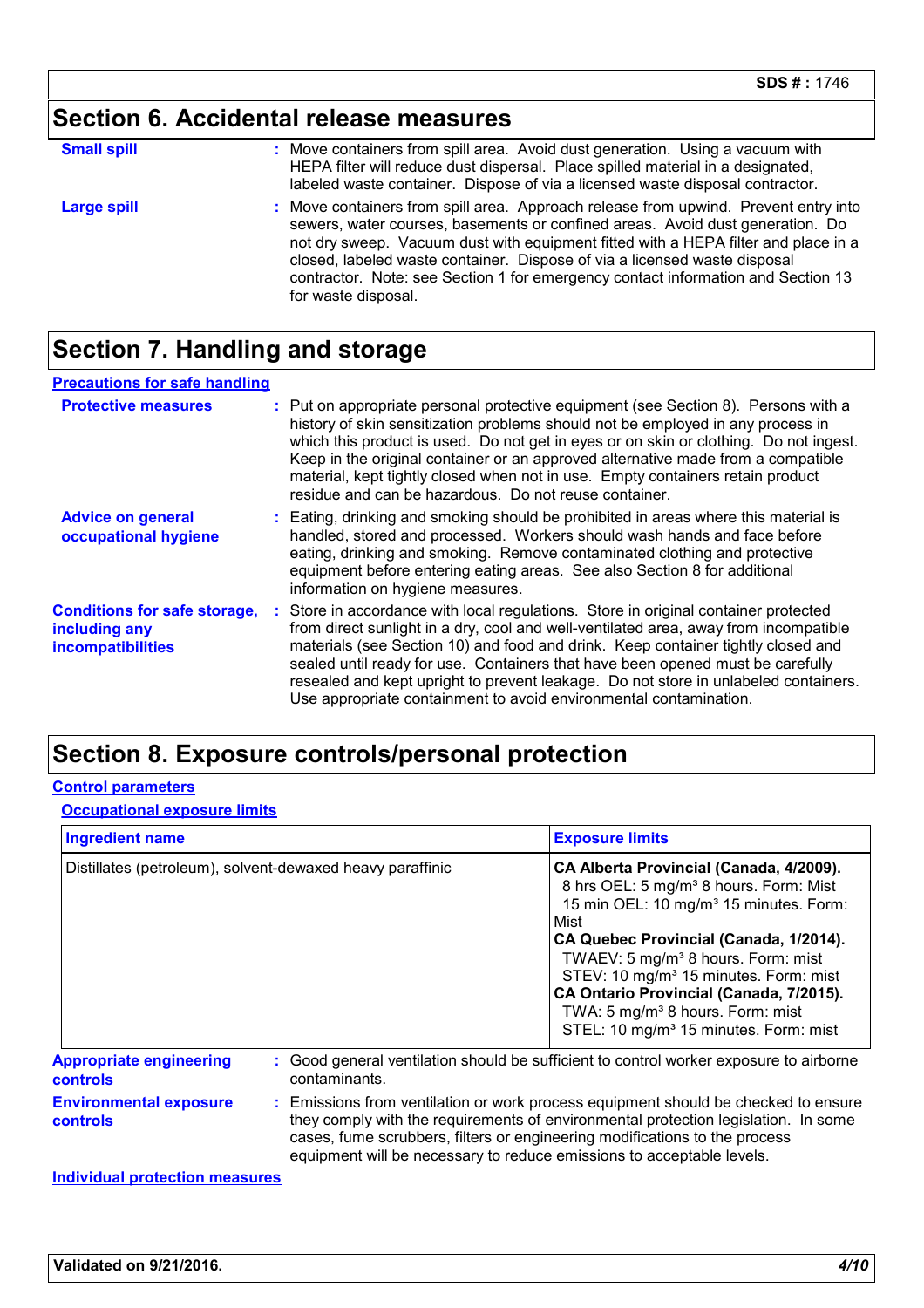## **Section 8. Exposure controls/personal protection**

| <b>Hygiene measures</b>       | Wash hands, forearms and face thoroughly after handling chemical products, before<br>eating, smoking and using the lavatory and at the end of the working period.<br>Appropriate techniques should be used to remove potentially contaminated clothing.<br>Contaminated work clothing should not be allowed out of the workplace. Wash<br>contaminated clothing before reusing. Ensure that eyewash stations and safety<br>showers are close to the workstation location.                                                                                                                                                     |
|-------------------------------|-------------------------------------------------------------------------------------------------------------------------------------------------------------------------------------------------------------------------------------------------------------------------------------------------------------------------------------------------------------------------------------------------------------------------------------------------------------------------------------------------------------------------------------------------------------------------------------------------------------------------------|
| <b>Eye/face protection</b>    | Safety eyewear complying with an approved standard should be used when a risk<br>assessment indicates this is necessary to avoid exposure to liquid splashes, mists,<br>gases or dusts. If contact is possible, the following protection should be worn,<br>unless the assessment indicates a higher degree of protection: chemical splash<br>goggles.                                                                                                                                                                                                                                                                        |
| <b>Skin protection</b>        |                                                                                                                                                                                                                                                                                                                                                                                                                                                                                                                                                                                                                               |
| <b>Hand protection</b>        | Chemical-resistant, impervious gloves complying with an approved standard should<br>÷.<br>be worn at all times when handling chemical products if a risk assessment indicates<br>this is necessary. Considering the parameters specified by the glove manufacturer,<br>check during use that the gloves are still retaining their protective properties. It<br>should be noted that the time to breakthrough for any glove material may be<br>different for different glove manufacturers. In the case of mixtures, consisting of<br>several substances, the protection time of the gloves cannot be accurately<br>estimated. |
| <b>Body protection</b>        | Personal protective equipment for the body should be selected based on the task<br>being performed and the risks involved and should be approved by a specialist<br>before handling this product.                                                                                                                                                                                                                                                                                                                                                                                                                             |
| <b>Other skin protection</b>  | Appropriate footwear and any additional skin protection measures should be<br>selected based on the task being performed and the risks involved and should be<br>approved by a specialist before handling this product.                                                                                                                                                                                                                                                                                                                                                                                                       |
| <b>Respiratory protection</b> | Based on the hazard and potential for exposure, select a respirator that meets the<br>appropriate standard or certification. Respirators must be used according to a<br>respiratory protection program to ensure proper fitting, training, and other important<br>aspects of use.                                                                                                                                                                                                                                                                                                                                             |

## **Section 9. Physical and chemical properties**

| <b>Appearance</b>                                 |                                                                                                                  |
|---------------------------------------------------|------------------------------------------------------------------------------------------------------------------|
| <b>Physical state</b>                             | : Solid. [grease]                                                                                                |
| <b>Color</b>                                      | $:$ Tan.                                                                                                         |
| Odor                                              | : Mild. Petroleum oil                                                                                            |
| <b>Odor threshold</b>                             | : Not available.                                                                                                 |
| рH                                                | : Not applicable.                                                                                                |
| <b>Melting point</b>                              | : Not available.                                                                                                 |
| <b>Boiling point</b>                              | : Not available.                                                                                                 |
| <b>Flash point</b>                                | : Not available.                                                                                                 |
| <b>Evaporation rate</b>                           | : Not available.                                                                                                 |
| <b>Flammability (solid, gas)</b>                  | Flammable in the presence of the following materials or conditions: open flames,<br>sparks and static discharge. |
| Lower and upper explosive<br>(flammable) limits   | : Not available.                                                                                                 |
| <b>Vapor pressure</b>                             | : Not available.                                                                                                 |
| <b>Vapor density</b>                              | : Not available.                                                                                                 |
| <b>Relative density</b>                           | $: 0.96$ g/cm <sup>3</sup>                                                                                       |
| <b>Solubility</b>                                 | : Insoluble in the following materials: cold water.                                                              |
| <b>Partition coefficient: n-</b><br>octanol/water | : Not available.                                                                                                 |
| <b>Auto-ignition temperature</b>                  | : Not available.                                                                                                 |

**Validated on 9/21/2016.** *5/10*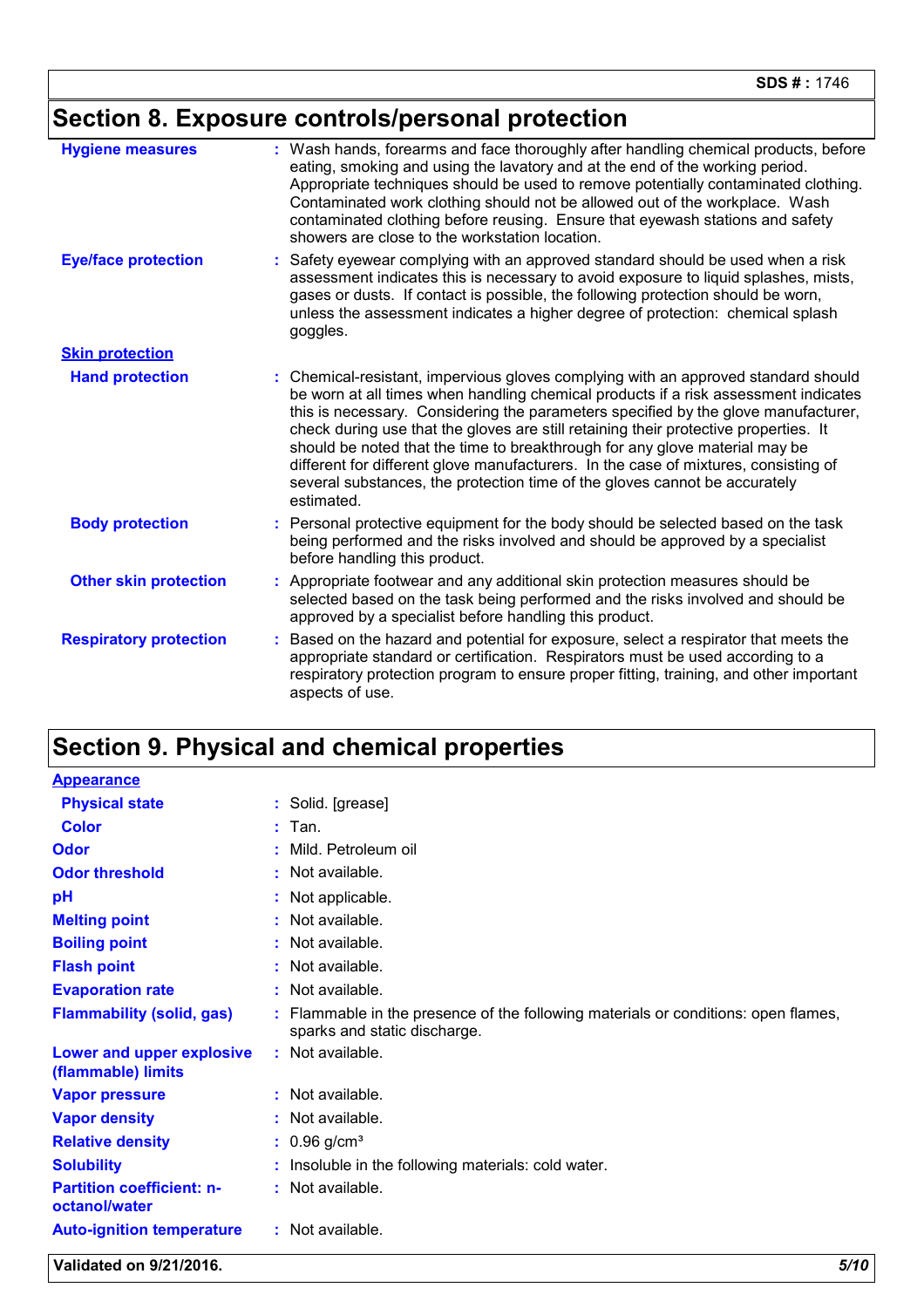## **Section 9. Physical and chemical properties**

**Viscosity :** Not available. **Decomposition temperature :** Not available.

## **Section 10. Stability and reactivity**

| <b>Reactivity</b>                                           | : No specific test data related to reactivity available for this product or its ingredients.              |
|-------------------------------------------------------------|-----------------------------------------------------------------------------------------------------------|
| <b>Chemical stability</b>                                   | : The product is stable.                                                                                  |
| <b>Possibility of hazardous</b><br>reactions                | : Under normal conditions of storage and use, hazardous reactions will not occur.                         |
| <b>Conditions to avoid</b><br><b>Incompatible materials</b> | : No specific data.<br>: No specific data.                                                                |
| <b>Hazardous decomposition</b><br>products                  | : Under normal conditions of storage and use, hazardous decomposition products<br>should not be produced. |
|                                                             |                                                                                                           |

### **Section 11. Toxicological information**

### **Information on toxicological effects**

| <b>Acute toxicity</b>                                           |                                                     |                |             |                 |
|-----------------------------------------------------------------|-----------------------------------------------------|----------------|-------------|-----------------|
| <b>Product/ingredient name</b>                                  | <b>Result</b>                                       | <b>Species</b> | <b>Dose</b> | <b>Exposure</b> |
| Distillates (petroleum),<br>solvent-dewaxed heavy<br>paraffinic | LD50 Dermal                                         | Rabbit         | >5000 mg/kg |                 |
|                                                                 | _D50 Oral                                           | Rat            | >5000 mg/kg |                 |
| Benzenesulfonic acid,<br>C10-16-alkyl derivs.                   | LD50 Dermal                                         | Rabbit         | 2000 mg/kg  |                 |
|                                                                 | LD50 Oral                                           | Rat            | 775 mg/kg   |                 |
| Sulfonic acids, petroleum,<br>calcium salts                     | LD50 Dermal                                         | Rabbit         | $>5$ g/kg   |                 |
|                                                                 | D50 Oral                                            | Rat            | $>5$ g/kg   |                 |
| calcium<br>dodecylbenzenesulphonate                             | LD50 Oral                                           | Rat            | 1300 mg/kg  |                 |
| <b>Conclusion/Summary</b>                                       | : No known significant effects or critical hazards. |                |             |                 |
| <b>Irritation/Corrosion</b>                                     |                                                     |                |             |                 |
| <b>Conclusion/Summary</b>                                       |                                                     |                |             |                 |
| <b>Skin</b>                                                     | : No known significant effects or critical hazards. |                |             |                 |
| <b>Eyes</b>                                                     | : Causes eye irritation.                            |                |             |                 |
| <b>Respiratory</b>                                              | : No known significant effects or critical hazards. |                |             |                 |

**Sensitization**

| <b>Conclusion/Summary</b> |
|---------------------------|
|---------------------------|

humans.

humans, according to our database.

- **Skin :** May cause an allergic skin reaction. **Respiratory :** Sensitization not suspected for humans.
- **Mutagenicity**
- **Conclusion/Summary :** There are no data available on the mixture itself. Mutagenicity not suspected for
- **Carcinogenicity Conclusion/Summary :** There are no data available on the mixture itself. Carcinogenicity not suspected for
- humans. **Reproductive toxicity**
- **Conclusion/Summary :** There are no data available on the mixture itself. Not considered to be dangerous to
- **Teratogenicity**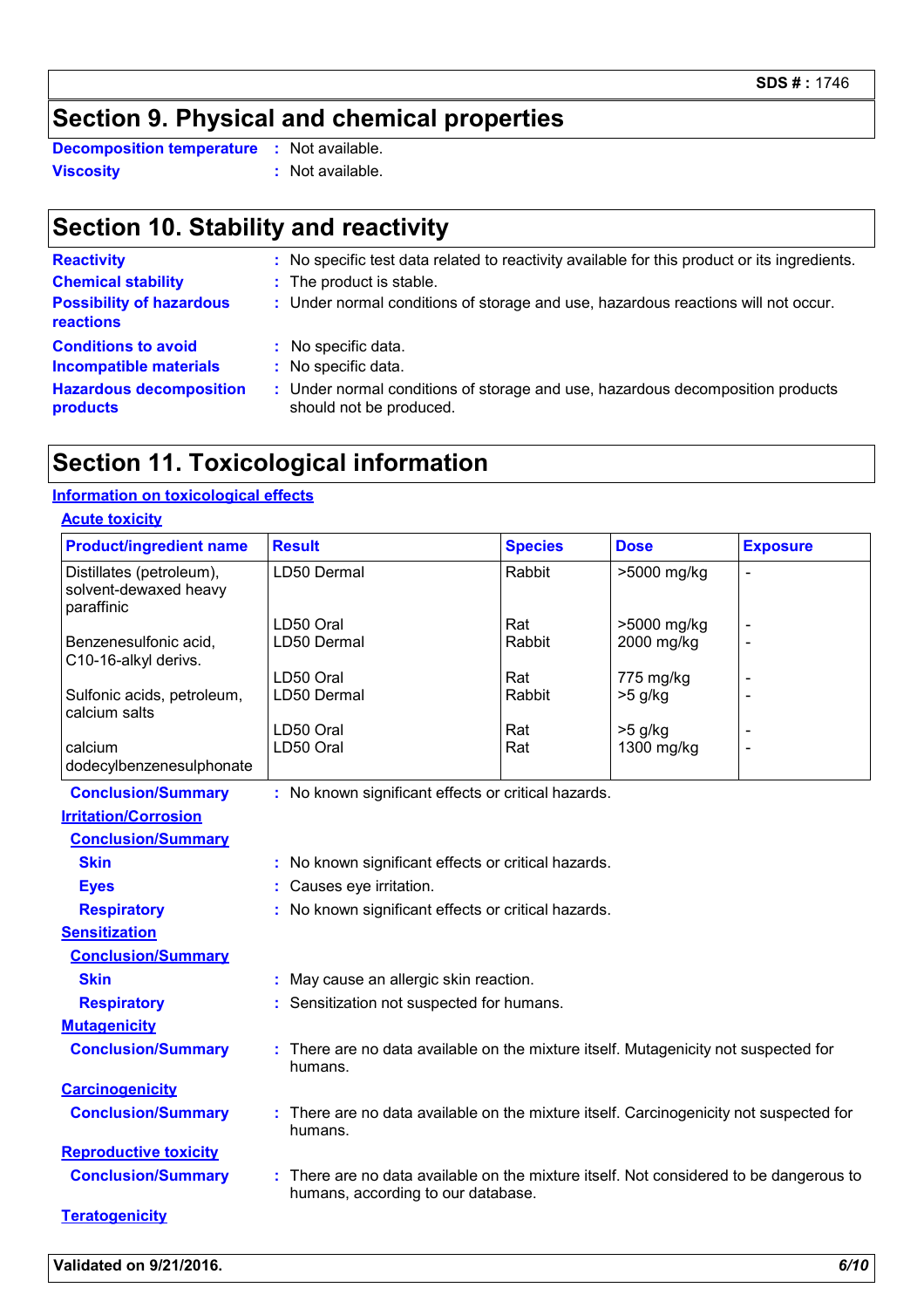|                                                                             |    | <b>Section 11. Toxicological information</b>                                               |                                                                                       |
|-----------------------------------------------------------------------------|----|--------------------------------------------------------------------------------------------|---------------------------------------------------------------------------------------|
| <b>Conclusion/Summary</b>                                                   |    | humans.                                                                                    | : There are no data available on the mixture itself. Teratogenicity not suspected for |
| <b>Specific target organ toxicity (single exposure)</b><br>Not available.   |    |                                                                                            |                                                                                       |
| <b>Specific target organ toxicity (repeated exposure)</b><br>Not available. |    |                                                                                            |                                                                                       |
| <b>Aspiration hazard</b>                                                    |    |                                                                                            |                                                                                       |
| <b>Name</b>                                                                 |    |                                                                                            | <b>Result</b>                                                                         |
| Distillates (petroleum), solvent-dewaxed heavy paraffinic                   |    |                                                                                            | <b>ASPIRATION HAZARD - Category 1</b>                                                 |
| <b>Information on the likely</b><br>routes of exposure                      |    | : Routes of entry anticipated: Oral, Dermal, Inhalation.                                   |                                                                                       |
| <b>Potential acute health effects</b>                                       |    |                                                                                            |                                                                                       |
| <b>Eye contact</b>                                                          |    | Causes serious eye irritation.                                                             |                                                                                       |
| <b>Inhalation</b>                                                           |    | No known significant effects or critical hazards.                                          |                                                                                       |
| <b>Skin contact</b>                                                         |    | May cause an allergic skin reaction.                                                       |                                                                                       |
| <b>Ingestion</b>                                                            |    | : No known significant effects or critical hazards.                                        |                                                                                       |
|                                                                             |    | Symptoms related to the physical, chemical and toxicological characteristics               |                                                                                       |
| <b>Eye contact</b>                                                          |    | : Adverse symptoms may include the following:<br>pain or irritation<br>watering<br>redness |                                                                                       |
| <b>Inhalation</b>                                                           |    | : No specific data.                                                                        |                                                                                       |
| <b>Skin contact</b>                                                         |    | Adverse symptoms may include the following:<br>irritation<br>redness                       |                                                                                       |
| <b>Ingestion</b>                                                            |    | : No specific data.                                                                        |                                                                                       |
|                                                                             |    | Delayed and immediate effects and also chronic effects from short and long term exposure   |                                                                                       |
| <b>Short term exposure</b>                                                  |    |                                                                                            |                                                                                       |
| <b>Potential immediate</b><br>effects                                       |    | Not available.                                                                             |                                                                                       |
| <b>Potential delayed effects</b>                                            |    | : Not available.                                                                           |                                                                                       |
| <b>Long term exposure</b>                                                   |    |                                                                                            |                                                                                       |
| <b>Potential immediate</b><br>effects                                       |    | : Not available.                                                                           |                                                                                       |
| <b>Potential delayed effects</b>                                            |    | $:$ Not available.                                                                         |                                                                                       |
| <b>Potential chronic health effects</b>                                     |    |                                                                                            |                                                                                       |
| <b>Conclusion/Summary</b>                                                   |    | : No known significant effects or critical hazards.                                        |                                                                                       |
| <b>General</b>                                                              |    | to very low levels.                                                                        | Once sensitized, a severe allergic reaction may occur when subsequently exposed       |
| <b>Carcinogenicity</b>                                                      |    | : No known significant effects or critical hazards.                                        |                                                                                       |
| <b>Mutagenicity</b>                                                         | ÷. | No known significant effects or critical hazards.                                          |                                                                                       |
| <b>Teratogenicity</b>                                                       |    | No known significant effects or critical hazards.                                          |                                                                                       |
| <b>Developmental effects</b>                                                |    | No known significant effects or critical hazards.                                          |                                                                                       |
| <b>Fertility effects</b>                                                    |    | : No known significant effects or critical hazards.                                        |                                                                                       |
| <b>Numerical measures of toxicity</b>                                       |    |                                                                                            |                                                                                       |
| <b>Acute toxicity estimates</b>                                             |    |                                                                                            |                                                                                       |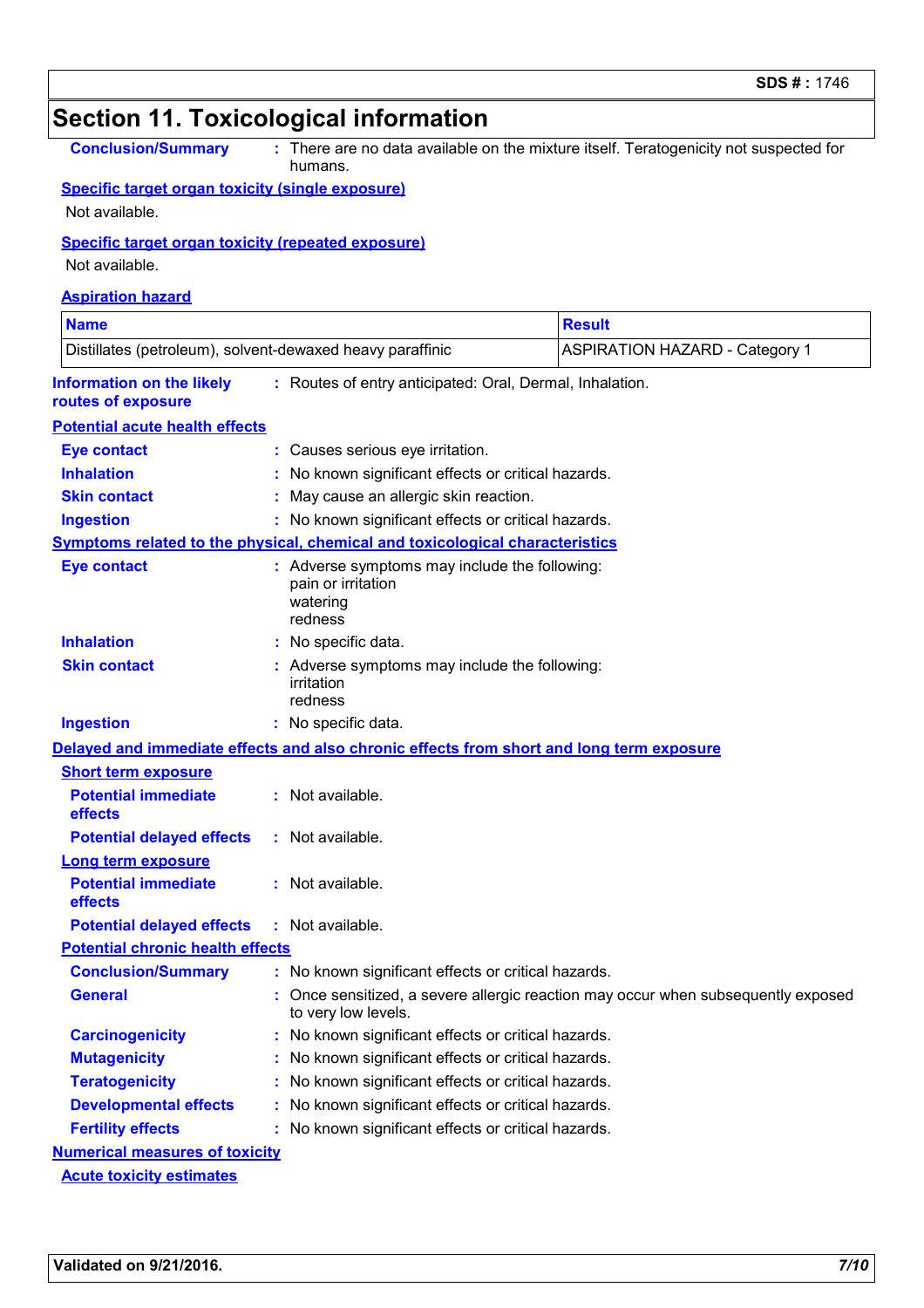#### **SDS # :** 1746

### **Section 11. Toxicological information**

| Route  | <b>ATE value</b> |
|--------|------------------|
| Oral   | 22248.8 mg/kg    |
| Dermal | 57416.3 mg/kg    |

### **Section 12. Ecological information**

| <b>Product/ingredient name</b>       | <b>Result</b>                                                                                                                                                              | <b>Species</b>    | <b>Exposure</b>         |
|--------------------------------------|----------------------------------------------------------------------------------------------------------------------------------------------------------------------------|-------------------|-------------------------|
|                                      |                                                                                                                                                                            |                   |                         |
| <b>Conclusion/Summary</b>            | $:$ There are no data available on the mixture itself.                                                                                                                     |                   |                         |
| <b>Persistence and degradability</b> |                                                                                                                                                                            |                   |                         |
| <b>Conclusion/Summary</b>            | : This product has not been tested for biodegradation. Not readily biodegradable. This<br>product is not expected to bioaccumulate through food chains in the environment. |                   |                         |
| <b>Product/ingredient name</b>       | <b>Aquatic half-life</b>                                                                                                                                                   | <b>Photolysis</b> | <b>Biodegradability</b> |
| MILL GREASE NLGI 1.5                 |                                                                                                                                                                            |                   | Not readily             |
| <b>Bioaccumulative potential</b>     |                                                                                                                                                                            |                   |                         |
| Not available.                       |                                                                                                                                                                            |                   |                         |
| <b>Mobility in soil</b>              |                                                                                                                                                                            |                   |                         |
| <b>Cailbustor nortition</b>          | . Not available                                                                                                                                                            |                   |                         |

| <b>Soil/water partition</b><br>coefficient (K <sub>oc</sub> ) | : Not available.                                    |  |
|---------------------------------------------------------------|-----------------------------------------------------|--|
| <b>Other adverse effects</b>                                  | : No known significant effects or critical hazards. |  |

### **Section 13. Disposal considerations**

The generation of waste should be avoided or minimized wherever possible. Disposal of this product, solutions and any by-products should at all times comply with the requirements of environmental protection and waste disposal legislation and any regional local authority requirements. Dispose of surplus and nonrecyclable products via a licensed waste disposal contractor. Waste should not be disposed of untreated to the sewer unless fully compliant with the requirements of all authorities with jurisdiction. Waste packaging should be recycled. Incineration or landfill should only be considered when recycling is not feasible. This material and its container must be disposed of in a safe way. Care should be taken when handling emptied containers that have not been cleaned or rinsed out. Empty containers or liners may retain some product residues. Avoid dispersal of spilled material and runoff and contact with soil, waterways, drains and sewers. **Disposal methods :**

|                                      | <b>TDG</b><br><b>Classification</b> | <b>DOT</b><br><b>Classification</b> | <b>ADR/RID</b> | <b>IMDG</b>    | <b>IATA</b>    |
|--------------------------------------|-------------------------------------|-------------------------------------|----------------|----------------|----------------|
| <b>UN number</b>                     | Not regulated.                      | Not regulated.                      | Not regulated. | Not regulated. | Not regulated. |
| <b>UN proper</b><br>shipping name    |                                     | $\overline{\phantom{0}}$            |                |                |                |
| <b>Transport</b><br>hazard class(es) |                                     |                                     |                |                |                |
| <b>Packing group</b>                 | $\qquad \qquad \blacksquare$        |                                     |                |                |                |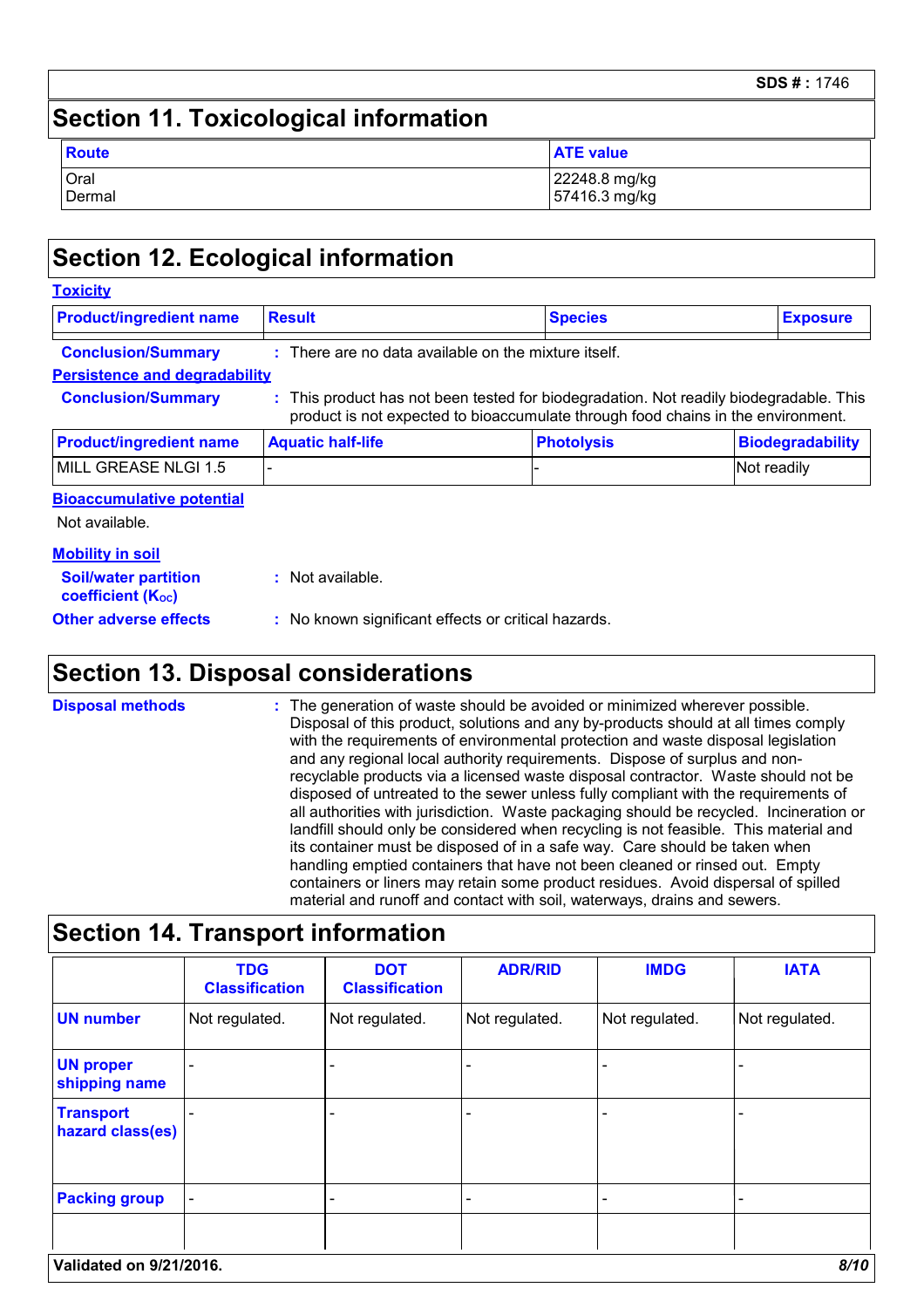## **Section 14. Transport information**

| <b>Environmental</b><br>hazards                  | No.                                                 | No. | No.                                   | No. | No.                                                                                                                                                                                                    |
|--------------------------------------------------|-----------------------------------------------------|-----|---------------------------------------|-----|--------------------------------------------------------------------------------------------------------------------------------------------------------------------------------------------------------|
| <b>Additional</b><br>information                 |                                                     |     |                                       |     |                                                                                                                                                                                                        |
|                                                  |                                                     |     | the event of an accident or spillage. |     | Special precautions for user : Transport within user's premises: always transport in closed containers that are<br>upright and secure. Ensure that persons transporting the product know what to do in |
| to Annex II of MARPOL and<br>the <b>IBC</b> Code | <b>Transport in bulk according : Not available.</b> |     |                                       |     |                                                                                                                                                                                                        |

### **Section 15. Regulatory information**

### **Canadian lists**

**Canadian NPRI :** None of the components are listed.

**CEPA Toxic substances :** None of the components are listed.

**Canada inventory :** All components are listed or exempted.

**International regulations**

**Chemical Weapon Convention List Schedules I, II & III Chemicals** Not listed.

### **Montreal Protocol (Annexes A, B, C, E)**

Not listed.

**Stockholm Convention on Persistent Organic Pollutants** Not listed.

### **Rotterdam Convention on Prior Inform Consent (PIC)** Not listed.

### **UNECE Aarhus Protocol on POPs and Heavy Metals** Not listed.

### **Inventory list**

| <b>Australia</b>         | : All components are listed or exempted. |
|--------------------------|------------------------------------------|
| <b>China</b>             | : All components are listed or exempted. |
| <b>Europe</b>            | : All components are listed or exempted. |
| <b>Japan</b>             | : Not determined.                        |
| <b>New Zealand</b>       | : All components are listed or exempted. |
| <b>Philippines</b>       | : Not determined.                        |
| <b>Republic of Korea</b> | : All components are listed or exempted. |
| <b>Taiwan</b>            | : All components are listed or exempted. |
| <b>Turkey</b>            | : Not determined.                        |
| <b>United States</b>     | : All components are listed or exempted. |

### **Section 16. Other information**

| <b>History</b>                    |                                      |
|-----------------------------------|--------------------------------------|
| Date of issue/Date of<br>revision | : 9/21/2016                          |
| Date of previous issue            | : No previous validation             |
| <b>Version</b>                    | : 1                                  |
|                                   | Regulatory Department, Chemtool Inc. |